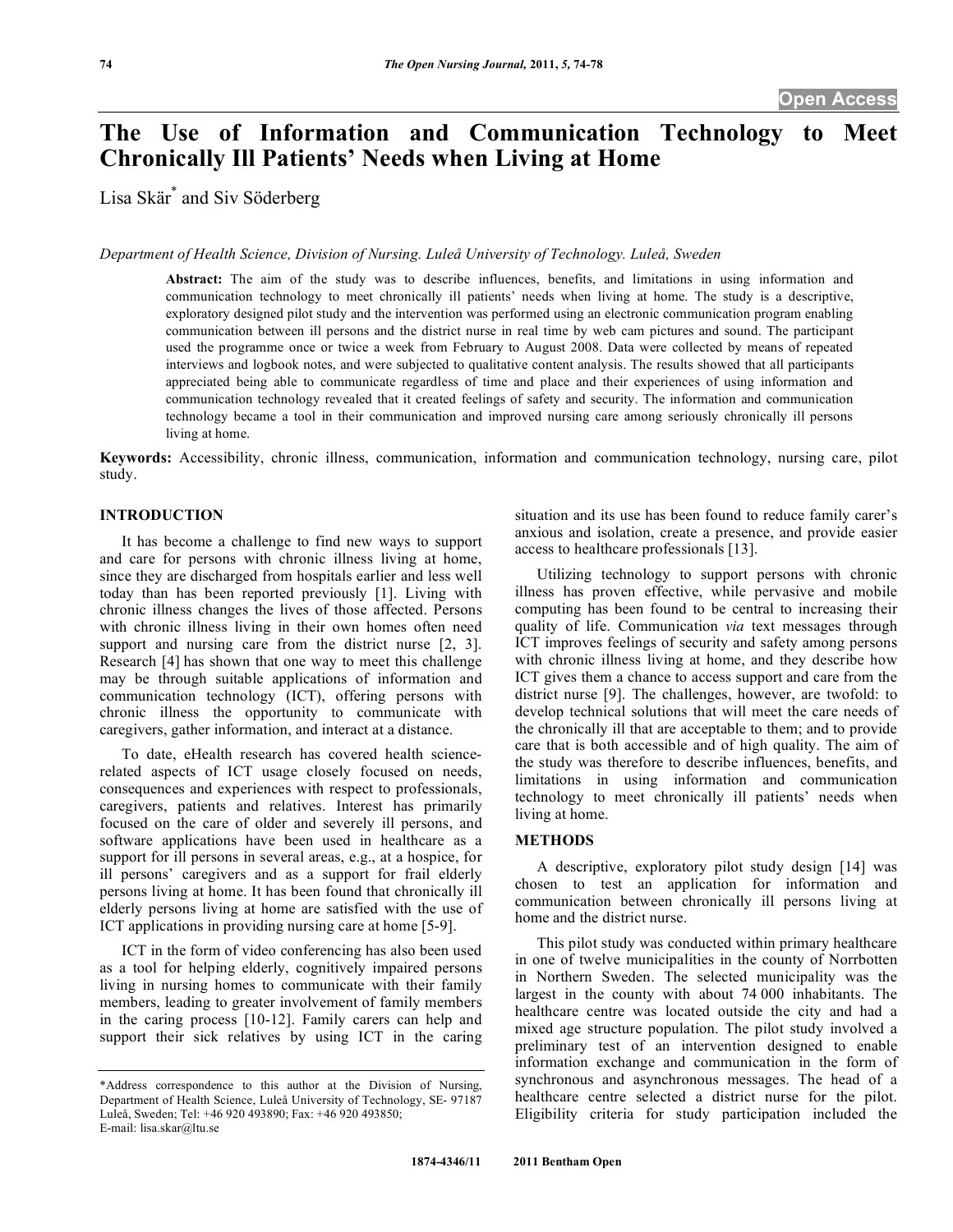following: That the nurse: 1) possessed a graduate diploma within primary healthcare specialist nursing, 2) was responsible for a sick person's nursing care at home, 3) had an established contact with the sick person, 4) had computer skills. When the district nurse was selected and had consented to participate, she in turn was asked to select chronically ill patients based on the following criteria: That they were: 1) diagnosed with a chronic illness that require nursing care, 2) living at home, 3) computer literate and able to communicate with her using ICT in form of synchronous and asynchronous messages. This selection resulted in a sample comprising two male patient's in the age of 58 and 76 years. One of the patients was diagnosed with multiple sclerosis (MS) and the other with stroke. The patient's daily life was strongly influenced by their illness and they were in need of mobility aids and special equipment. Their life situation required home visits by the district nurse every two weeks and extensive 24 hours care from personal assistants, and for that reason also a relative and the personal assistants were asked to participate in the study. This selection process created a pilot study group with eight participants i.e. one district nurse, two chronically ill persons, one relative and five personal assistants. When all participants had consented to participate they were informed about how to communicate through the ICT application with no limitations to time and place, and were given information about how data would be collected for the study. The study was approved by the Regional Ethical Review Board, Sweden.

#### **The Technology**

 An electronic communication program *via* a computer with an Internet connection was used during the test period together with traditional home visits by the district nurse. This eHealth service was based on the European Pre-standard CEN/TC251 Health Informatics System Architecture (HISA) standard approach [15] aimed to enabling the development modular open systems to support healthcare. The program consisted of virtual rooms that enable the district nurse to communicate with the ill persons in real time by web cam pictures and sound based on a Session Initiation Protocol (SIP) standard. Communication was also supported through recorded messages or text messages from the ill persons to the district nurse, who could receive and replay text messages from anywhere. Communication in real time or in the form of recorded messages was however considered the most suitable mode of communication because the ill persons had difficulty in writing. The program was reputed to be user friendly as the participants were given proper training before the test period started and secure as all participants had a personal log in. The pilot study lasted for six months, from February 2008 to August 2008, and technical support was available to all participants during the test period.

## **Data Collection**

 The data were collected through repeated semi-structured interviews [16] before, during and at the end of the test period i.e. the persons with chronic illness, the relative and the district nurse were interviewed three times each and the personal assistant during and at the end of the test period. The interviews were based on an interview guide, which was developed based on previous research [9-11] describing the use of ICT in healthcare. The district nurse was also asked to

make notes in a logbook describing the reasons for contact and communication, and which of the parties initiated contact.

 The first interview took place before the test period started and the research question focused on what was expected of the technology. The follow-up interviews during the test period focused on experiences of contact and communication with support of the ICT between the patient and the district nurse. After the test period ended a final interview was performed where the participants were asked about their experiences of what was good or less good, concerning security, difficulties or limitations, with the ICT used during the test period.

 The interviews with the district nurse were conducted in her work place, while the interviews with the patients, the relative and the personal assistants were conducted in respective patient's home environment. All interviews was carried out by the first author, lasted for about 30 - 40 minutes, were tape-recorded, and transcribed verbatim.

### **Data Analysis**

 Qualitative content analysis was applied to the interview data, as it aims to provide knowledge and understanding of the phenomena under study [17]. This provides a process of organizing and integrating material from written documents and narrative information according to aspects and key concepts into categories. The content aspects deals with descriptions of the visible, obvious components, referred to as the manifest content.

 The analysis process was similar for all interviews and to obtain a sense of the whole content, all transcribed interviews were first read several times independently by both authors. The first interviews, from before the test period, were analyzed separately, and the follow-up interviews were analysed together as the content was fairly similar. One of the most basic decisions when using qualitative content analysis is selecting the unit for analysis so the texts was first divided into meaning units, guided by the research question: that is, "What are the influences, benefits, and limitations in using information and communication technology to meet chronically ill patients' needs when living at home?". The selected meaning units were then coded and a pattern of preliminary categories began to emerge. The next step in the process was to re-read all the transcribed interviews and the selected meaning units to gain an understanding of the participants' experiences and thereby develop the categories, by means of which the authors tried to order those experiences. After the categories were established, both authors again coded the data independently to refine the categories until consensus was reached [17].

 The logbook notes were analyzed through a systematic organization and synthesis of the content [14]. Reasons for contact *via* ICT were sorted and nine different reasons were identified. The analysis process identified and synthesized the information in the logbooks regarding who was present and who initiated contact for each reason.

## **RESULTS**

 For the sake of clarity the findings are presented in three parts. The first part concerns the participants' *Expectations*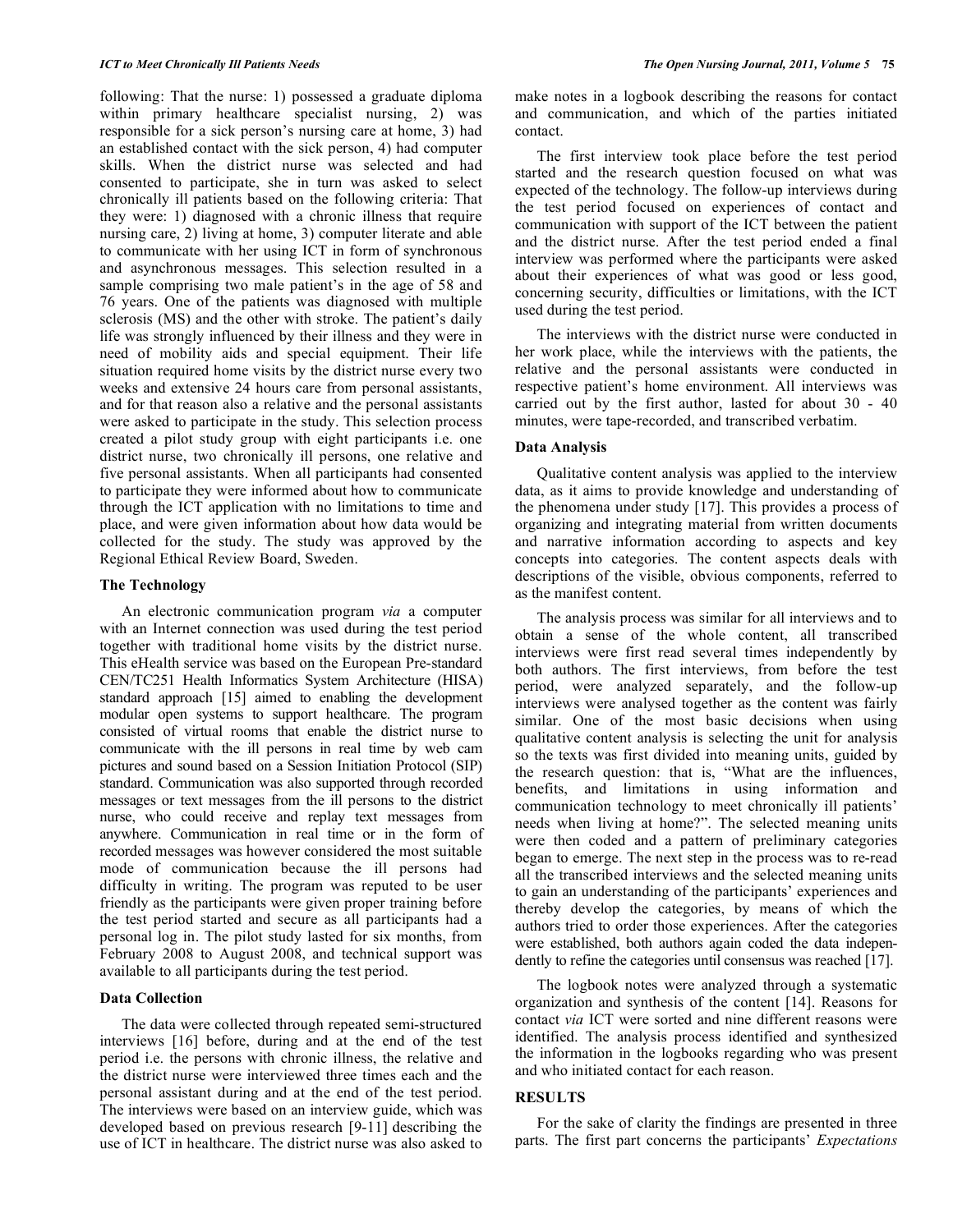*of ICT* (questions from the first interview). The second part relates to R*easons for contact via ICT* (based on the district nurse's logbook notes). The final part relates to *Experiences of using ICT* (questions from the follow-up interviews).

#### **Expectations of ICT**

 'Expectations of ICT' was constructed from three categories: nursing care twenty-four hours a day; direct communication could reduce stress; and the importance of being able to trust on the technology.

*Nursing care twenty-four hours a day***:** The patients', the relative and the assistants' expectations were that accessibility to the district nurse would be increased and nursing care would be available twenty-four hours a day. They explained that by using ICT to contact the district nurse, nursing care could become more accessible irrespective of time or place. The district nurse, on the other hand, was afraid that she would be too accessible to the patients or that the patients would make contact more often than they needed to. However, increased accessibility to nursing care was expected to allow the patients, the relative and assistants to feel more secure.

*Direct communication could reduce stress:* The possibility of direct communication between the district nurse and the patients was seen as a positive expectation that could reduce stress. For the patients stress was reduced by the feeling that it was safe to stay in the home environment even when care needs increased related to progression of the chronic illness, whilst for the district nurse less travelling time was anticipated to result in reduced stress. The district nurse also thought that ICT could improve her work and referred to the fact that ICT made it possible for information to be received and given directly to the patient with no need for visits to the healthcare centre. The district nurse also expected ICT to increase patient's and the relative's participation in nursing care decisions, which in turn would reduce stress as decisions could be made at once together with the patient.

*The importance of being able to trust on the technology***:** The participants described the importance of being able to trust on the technology, that is, that it would work and that the messages they sent would reach the correct receiver. In their descriptions of their expectations the participants also mentioned that the technology might be difficult to use or too advanced or unsuitable for nursing care.

#### **Reasons for Communicating** *via* **ICT**

 The results from the logbook indicated that ICT increased accessibility to nursing care for persons with chronic illness living at home (see Table **1**). ICT was used for various needs and most of the contacts were initiated by the patients and the assistants. The district nurse only initiated contact with the patients to answer questions or give test results.

 The content of the communication showed that ICT, in the form of synchronous and asynchronous messages, impacted on the patients taking responsibility for care needs and that ICT was used to obtain answers to practical questions and advice on care. The district nurse had noted in

the logbook that the relative and the assistants were always present when the patient initiated contact and often took over the communication with her. The logbook also showed that the patients, the relative and the assistants contacted the district nurse once or twice a week; about half the contacts occurred during the district nurse's working hours and the rest during evenings or at weekends.

| <b>Reasons for Contact</b>   | <b>Contact Initiated by</b> |                                      |                                 |
|------------------------------|-----------------------------|--------------------------------------|---------------------------------|
|                              |                             | <b>Patient   Relative/Assistants</b> | <b>District</b><br><b>Nurse</b> |
| Renew prescriptions          | X                           |                                      |                                 |
| Problems with catheter       |                             | X                                    |                                 |
| In need of technical aids    |                             | X                                    |                                 |
| Help with drug dosage        | X                           |                                      |                                 |
| Booking to a pedicure        | X                           |                                      |                                 |
| Ask for test results         | X                           |                                      |                                 |
| Appointment with a dietitian |                             | X                                    |                                 |
| Give test results            |                             |                                      | $\mathbf x$                     |
| Discuss feelings of sickness | X                           | $\mathbf x$                          |                                 |

### **Table 1. Overview of Reasons for Contact and Communication Initiated by the Patients, Relative, Assistants or the District Nurse**

#### **Experiences of Using ICT**

 'Experiences of using ICT' was constructed from two categories: Possibilities of ICT and Limitations of ICT.

*Possibilities of ICT:* All the participants appreciated the possibility of communicating regardless of time and place. The district nurse explained that according to her workload, the ICT allowed her to have contact with the patients even when she was out meeting other patients. She could receive a massage from the patients and answer within a short time or at least the same day. This positively affected the quality of care she gave the patients. It was also perceived positively that the technology supported direct communication in real time and the district nurse stated that she could take the patient's nonverbal communication into account by using web cam pictures. This way of communicating and providing care for sick persons was seen as a complementary to higher quality care, increasing accessibility to nursing care at home and creating a trusting relationship.

 The patients, the relative and the assistants also pointed out that the use of ICT allowed them to communicate with the district nurse regardless of time and place i.e. outside telephone hours or during evenings or at weekends. The patients explained that when they could send a question to the district nurse, even knowing that she was not at work, created a feeling of freedom, security and participation in the care. This increased access to nursing care also engendered feelings that care was developed according to the personal needs within the relationship.

*Limitations of ICT:* The participants identified limitations related to the ICT in that it took away opportunities for them to develop relationships and that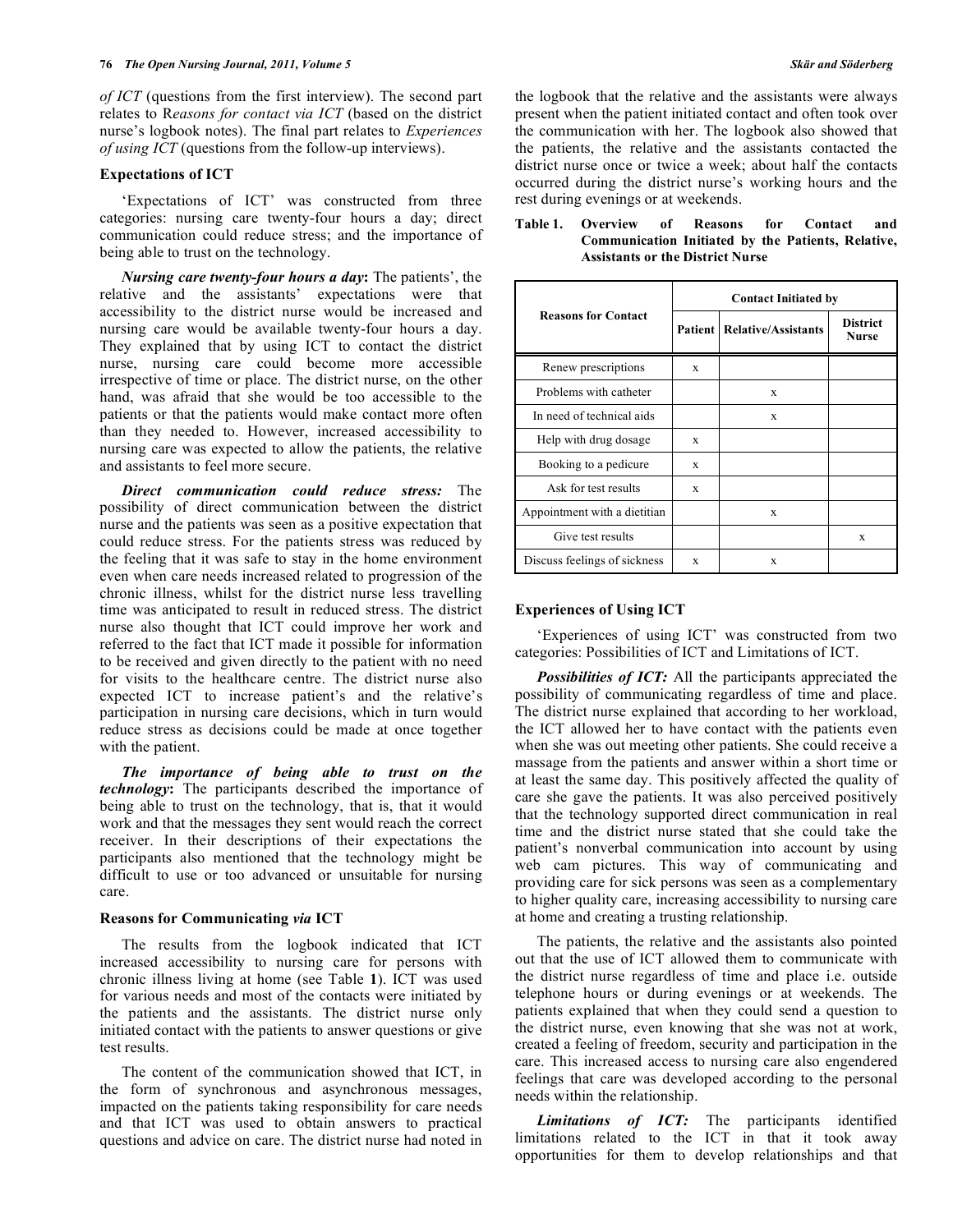technological problems affected the communication. The patients and the assistants saw ICT as offering additional possibilities of establishing relations with the district nurse but it was difficult to actually get into contact in real time every time they used the ICT. The patients had to leave a message about an issue and wait for the district nurse to answer on these occasions.

 The district nurse described the limitations of ICT as including a lack of physical meetings even when communication *via* the technology was good. She said that it was difficult to judge the patient's condition *via* ICT and she missed opportunities due to lack of physical contact and face-to-face communication. The district nurse explained that no technological solution could compensate for human touch or a sharing of the same emotional space. Limitations related to ICT also included technological problems in the form of both faulty equipment and problems in managing it. All participants said that the connection was sometimes of low quality.

#### **DISCUSSION**

 This pilot study show that the use of ICT including web cam pictures and sound in real time increased accessibility to nursing care and that the patients participate to a greater extent in their own healthcare. Opportunities for influence, choice decisions or being responsible are crucial for patient participation and strengthen the patient's own power and control [18]. The fact that the contact with the district nurse was initiated by the patients and the assistants gave the patients opportunities to influence and control their needs. This can accord Sahlsten, Larsson, Lindecrona and Plos [19] lead to a sense of independence and have a positive impact on well-being.

 Furthermore, the pilot study indicates that using ICT increased the possibility of reaching the district nurse and assisted direct communication, and saved time for both the patients and the district nurse. All participants felt this was positive and provided increased knowledge of and control over the sick person's health through a trusting relationship. The fact that the relative and the personal assistants always were present when the patients initiated contact with the district nurse demonstrates that relatives and assistants are often key persons in persons with chronic illness lives. Relatives and personal assistants represent continuity for persons with chronic illness and might provide a sense of trust [20]. Relatives' and personal assistants' experiences with and attitudes about interventions are therefore crucial because they serve as the primary carer for persons with chronic illness living at home. Demiris [21] found that when healthcare personnel and other end-users, such as relatives or personal assistants together with persons with chronic illness, are included in implementation of ICT solutions their levels of satisfaction with the technology increase. However, trust in the relationship between patients and healthcare providers have the same importance when ICT is used as it has in physical meetings [22]. In telehome care, nurses have no direct physical contact with the patient and building a trusting relationship in such a setting requires different strategies [23]. In the same way as district nurses welcome the way assistants develop relationships and become familiar with needs among patients in palliative care [24], personal

assistants could support the care needs for persons with chronic illness in a way that could contribute to good quality nursing care when using ICT.

 The participants in this pilot also felt secure about using ICT because the need for accessibility to care increases in relation to the progression of the patient's condition in the case of chronic illness. This is in line with previous research [15] that demonstrates that the use of ICT increased access to care and the district nurse. The use of ICT seemed to improve everyday life for persons with chronic illness living at home. Patient communication with the nurse *via* ICT also improved the patient's feeling of security [25]. Allen *et al*. [6] state that nurses who use virtual visits in the course of telecare feel that the quality of care is equal to that provided in physical meetings. Johnston *et al*. [25] described that remote video technology in a home healthcare setting is effective and well received by those who are ill and enables high quality of care to be maintained.

 The pilot also shows that the participants experiences limitations using ICT in the form of fewer possibilities to develop relationships. The district nurse pointed out the importance of learning to know the sick person in order to be confident when individual care was provided; otherwise it was difficult to judge the patient's condition *via* ICT despite having both web cam pictures and sound. Whitten, Collins and Mair [26] describe how nurses perceive a difference between using traditional home nursing and telehome care as a result of the lack of physical contact with the patient. However, telenursing does not always have negative consequences; instead, it can enhance the frequency of contacts in the nurse-patient interaction, but this too could be seen as a limitation because it replaces physical contact with the sick person. Physical touch is an important form of nonverbal communication in nursing care and is an important issue in nursing [27]. Nilsson, Skär and Söderberg [10] state that limitations in transferring communication cues can be overcome when a web camera is used, which was evident in this pilot when the district nurse's possibilities of understanding the patient's nonverbal communication increased by using ICT.

## **Methodological Considerations**

 The strength of this pilot is that it offers insights from different perspectives that help in understanding the complexity of the research question [14]. The repeated interviews and the logbook notes served to enhance the understanding of the study under investigation and provide for a broader interpretation. It is important to be aware that the data collection during 2008 describes a situation three years ago, however care for persons with chronic illness living at home are still the same. Furthermore are studies describing the use of ICT to meet chronically ill patients' needs when living at home not common compared to studies testing ICT in various areas within healthcare. Therefore, this study can, although this limitation, contribute valuable knowledge about technical solutions that will meet the care needs of chronically ill that are acceptable to them. To enhance trustworthiness and improve credibility [cf.17], the authors had a constant dialogue during the analysis process together and with the district nurse throughout the study.